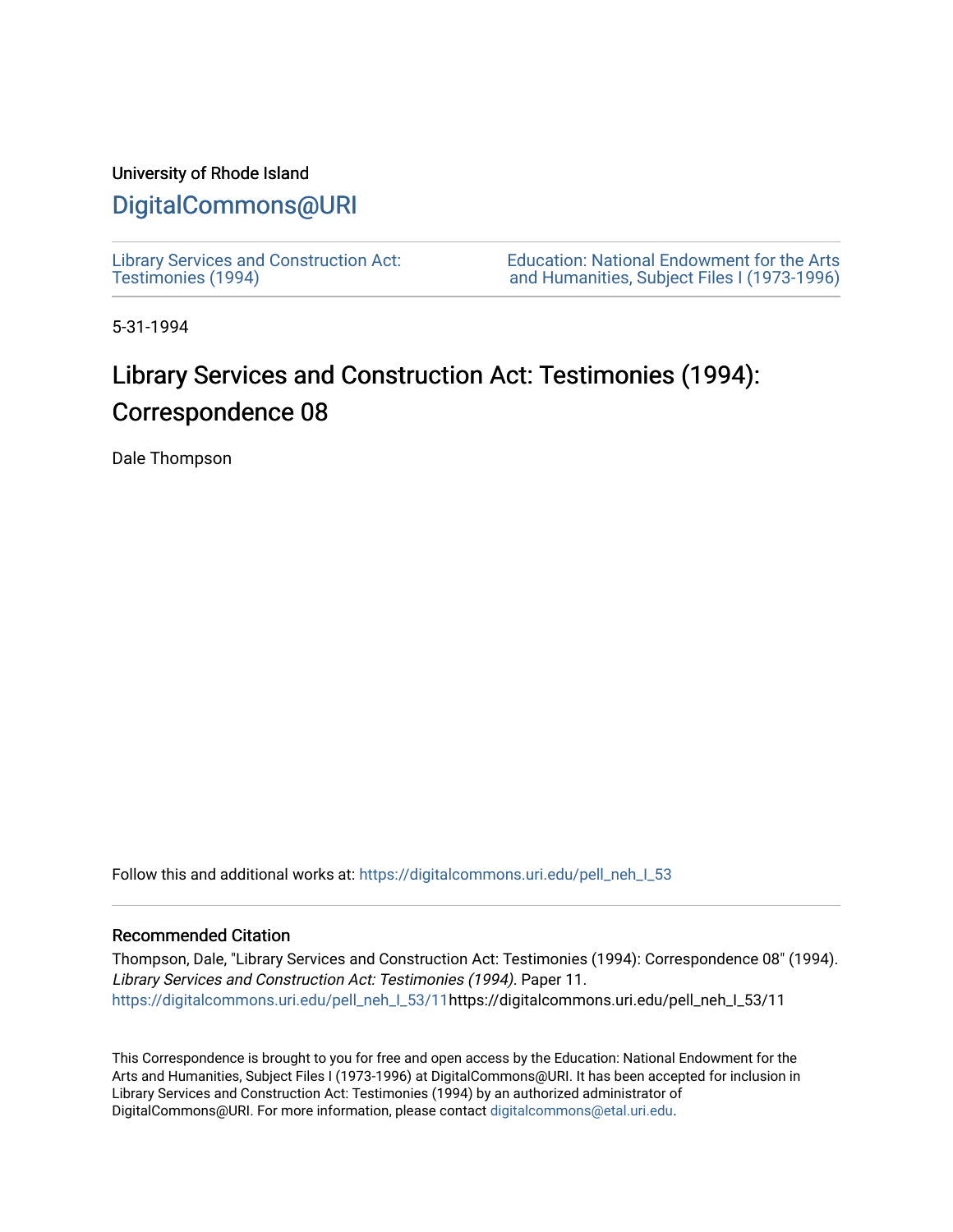

#### ~ruscees:

Sheldon S. Sollosy President

James G. Babb

William G. Chafee

Ecr1 D. Chambers

Anna Colaiace

Francis H. Curren

Brian Dickinson

Robert W. Edwards, Jr.

Malcolm H. Forbes

Peter T. Gebhard, III

Clare R. Gregorian

Andrew M. Hunt

Herb Kaplan

G. Dickson Kenney

Marie J. Langlois

Dr. Charles J. McDonald

Charies J. Means

Roxie Nathanson

Mary B. Olenn

Lincoln W.N. Pratt

Dorothy F. Renaghan

Lila M. Sapinsley

George W. Shuster

Daniel G. Siegel

Joyce Stevos

Phyllis E. Tennian

Howard E. Walker

Rufus W. Whitmore, Jr.

Governor Bruce Sundlun Mayor Vincent A. Cianci, Jr. Ex-Officio

Dale Thompson **Director** 

Providence *Public Library* 

225 Washington Street Providence, Rhode Island 02903-3283 Telephone: (401) 455-8000 Fax: (401) 455-8065<br> $\frac{1}{2}$ 

..

May 31,1994 DT/014-94

The Honorable Claiborne Pell SR 335 Russell Senate Office Building Washington, D.C. 20510-3901

Dear Senator Pell:

I am writing to request that you support the reauthorization of the critically needed funds for Library Literacy, LSCA Title VI grants. I am asking you to advocate against the elimination of LSCA Title VI funds when the debate commences on this issue this summer or early fall.

As you well know, the New England region, and the State of Rhode Island in particular, has experienced severe economic setbacks over the past five years. At the same time, record numbers of new immigrants and refugees have settled in our area. There are currently not enough adult education programs available to serve the Rhode Island residents who wish to strengthen their literacy and/or English language skills. Thousands of people hope to secure employment, however, they lack adequate language and literacy skills to do so.

The literacy programs and services offered through the public libraries nationwide have provided adults (the majority of whom are on waiting lists - hoping to enroll in local adult education and English as a second language programs) with a place to begin their education and training. The library programs also introduce adult new readers to the many resources available to them, and their family members, free of charge at their local libraries and within their communities as a whole.

This is why the LSCA Title VI - Library Literacy pool is so very important. It must be reauthorized so that the hundreds of thousands of people across the nation seeking first step literacy training and referral assistance can continue to be served. This grant pool is certainly one of the most cost effective programs which promotes family education, family literacy and community involvement.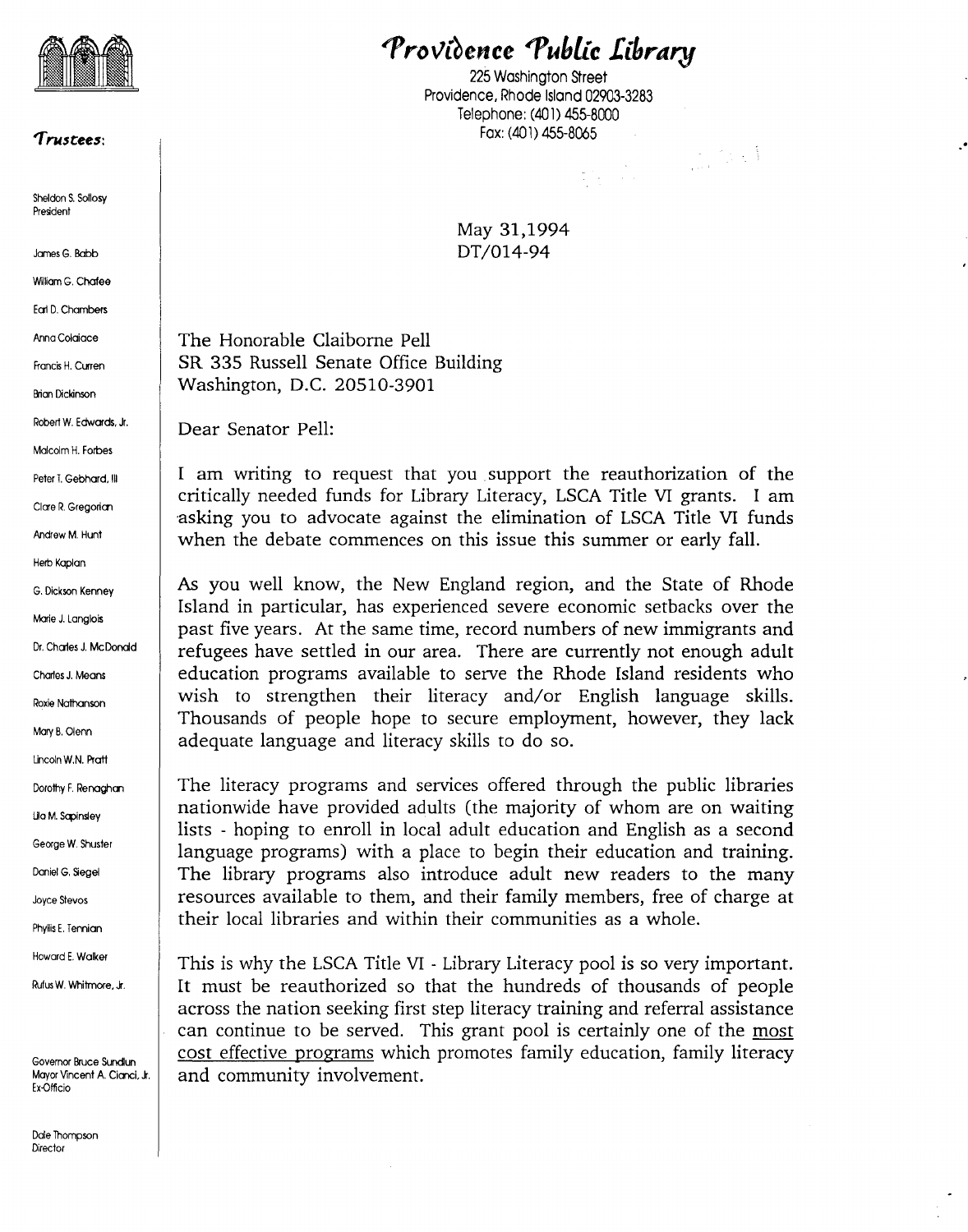I am enclosing a fact sheet on the extent of growth and interest in the Providence Public Library's programs over the past five years. Since 1991, PPL's two LSCA Title VI projects have offered programs at six branch library locations and have served well over 700 adults and 650 children. The majority of participants have gone on to enroll in more intensive language training programs, many have gained employment and others have passed their citizenship exams. The LSCA grant program made these important outreach services to minority families possible.

The LSCA Title VI grant pool has certainly produced many long range benefits for our region, and ultimately for our country over the past decade. I hope that there is some way that the LSCA Title VI grant pool can be restored for FY '95 and that it will be reauthorized as a funding source in the future.

I thank you for your time and attention given to this matter.

Sincerely,

Dale Thompson

Dale Thompson **Director** 

DT/jc